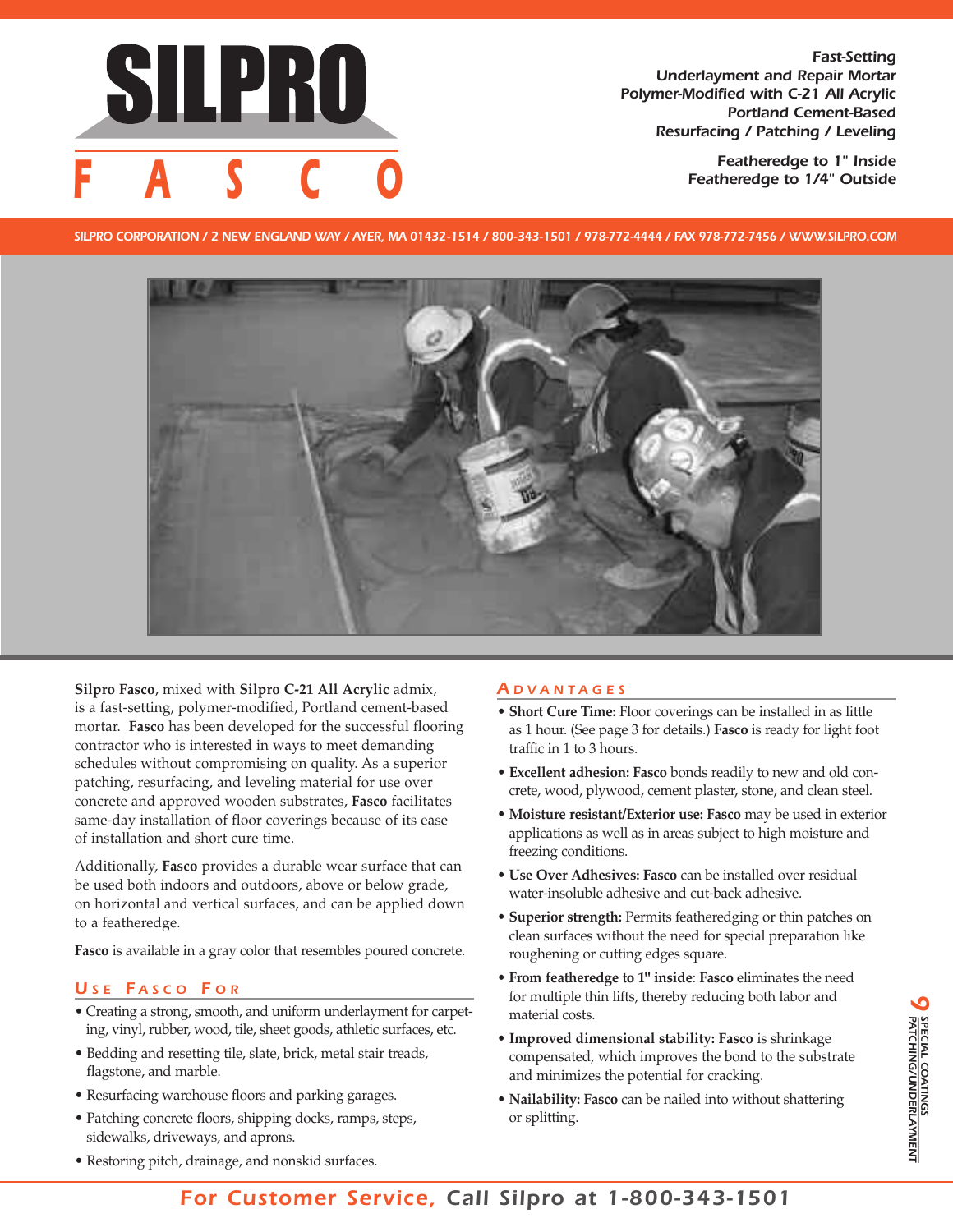| TEST DATA                                    |            |                   |          |
|----------------------------------------------|------------|-------------------|----------|
| <b>Working Time:</b>                         |            | 15-25 minutes     |          |
| <b>Setting Time/Vicat – Final ASTM C-191</b> |            | $30 - 50$ minutes |          |
| <b>Compressive Strength:</b>                 | ASTM C-109 | 5 hours           | 1000 PSI |
|                                              |            | 24 hours          | 1500 PSI |
|                                              |            | 7 Days            | 2500 PSI |
|                                              |            | 28 days           | 4100 PSI |
|                                              |            |                   |          |

**Loss by Abrasion:** 2.4% Taber Abrader/400 cycles/1000 gm

#### *S U R F A C E P R E P A R A T I O N*

Surfaces must be clean, sound, and free of standing or flowing water.

Remove deteriorating concrete, loose material, oil, grease, wax, form-release agents, water-soluble materials, gypsum patches, any foreign matter, and all coating materials that may prevent the topping from developing adequate bond. A mechanical method of surface preparation is recommended.

**Presence of Adhesives on Floors:** If you find there is something on the surface of the floor and you can definitively determine what it is, you may be able to apply **Silpro Fasco** over specific, securely-adhered surfaces.

Cutback: A black adhesive, made from asphalt diluted with solvents, which has been used to glue down many types of flooring including vinyl tiles, sheet goods, wood, etc. *Do not apply Fasco over soft, cutback adhesive. It may be applied over cutback residue. See note below.*

Carpet Adhesive: A soft adhesive, usually light in color, often water-based, used to stick down carpet. Some adhesives are also water-soluble. These water-soluble adhesives must be removed. Even if not water-soluble, all soft adhesive must be removed.

If the adhesive has hardened over time and it cannot be scraped off the floor, a 1/8" application of **Fasco** can be used to cover the adhesive.

**Note:** For both cutback and carpet adhesive, scrape off all build up. A floor stained by residue of cutback is satisfactory to receive 1/8" of **Fasco** applied as an underlayment. For applications of **Fasco** over 1/8" thick, even the residue must be removed (usually by shotblasting method).

Remove mold, mildew and moss using commercial cleaners made for this purpose following manufacturer's instructions and rinsing thoroughly. Any removal agent must be rinsed thoroughly from the surface before proceeding.

Floors that have been polished smooth or sealed should be tested for adhesion. If the sealer is chemically stripped from the floor, retest for adhesion to insure bonding.

Apply a 1/8-inch thick sample of at least 1 sq. ft. and wait 3 to 5 hours prior to manually prying off the patch with a stiff putty knife. The sample should be firmly bonded and show no signs of lifting. If there is any question about the **Fasco** adhering, please call Silpro before proceeding with the application.

#### **SURFACE PREPARATION CONTINUED**

**Note:** Even if the sample patch bonds adequately to the smooth or sealed surface, do not apply **Fasco** over 1/4" thick if any dimension is longer than 15' as the cumulative dimensional change may cause cracks and adhesion failure. Instead, clean and roughen the surface mechanically, or place control joints at intervals of 15' or less.

In lieu of testing, polished or sealed floors should be shotblasted or scarified to remove all contamination.

Rusted or corroded metal within the patch area must be sand blasted or wire brushed clean. Coat all metal with an anti-rust sealer such as a slurry of **Fasco** and **C-21 All Acrylic**.

**Note:** Areas that show efflorescence or to which snow removal salts have been applied should be shotblasted (preferable), power-washed with detergent, or cleaned with muriatic acid following the manufacturer's instructions, neutralized and rinsed thoroughly prior to being coated with **Fasco**.

Wooden floors must be clean, rigid, and well fastened. Nail and screw heads should be set level with or below the surface.

Saturated vertical surfaces must be allowed to drain and horizontal surfaces should be vacuumed, blown, swept or squeegeed to remove standing water.

#### *C R A C K S I N T H E S U B S T R A T E*

**Active:** If the crack or break is active, i.e., **still moving due to forces** such as settlement, frost, expansion, contraction, etc., consult an engineer.

**Static:** If the crack or break is not active, cut out to 3/4" depth or greater and fill with **Silpro Fastcrete** mixed with water, **Silpro Mascrete** mixed with undiluted **Silpro C-21 All Acrylic** admix or **Silpro Easy Patch** Fast-Setting Repair Mortar mixed with undiluted **C-21 All Acrylic** admix.

## *A P P L Y A T E S T P A T C H*

To confirm the suitability of the surface for adhesion of the coating, and that the final appearance and function will be as the owner, architect, and contractor expect, install a 10' x 10' test patch at the maximum designed thickness anticipated on the project and subject it to anticipated service conditions before beginning the entire job.

#### *P R I M I N G*

Surfaces are to be primed with **Silpro C-21 All Acrylic** prior to the application of **Fasco**.

**Over concrete** — For optimum performance prime concrete surfaces with undiluted **Silpro C-21 All Acrylic**.

**Over wood (interior only)** — A primer coat of 1 part **C-21 All Acrylic**: 1 part clean, potable water should be applied directly to wooden surfaces and allowed to dry. Re-prime with undiluted **C-21 All Acrylic** just prior to coating with **Fasco**.

**Note:** Use only new plywood decking as a substrate.

Prime the surface just prior to applying **Fasco**. **Fasco** may be applied while the surface is wet, however if slippage occurs let the surface tack up or dry.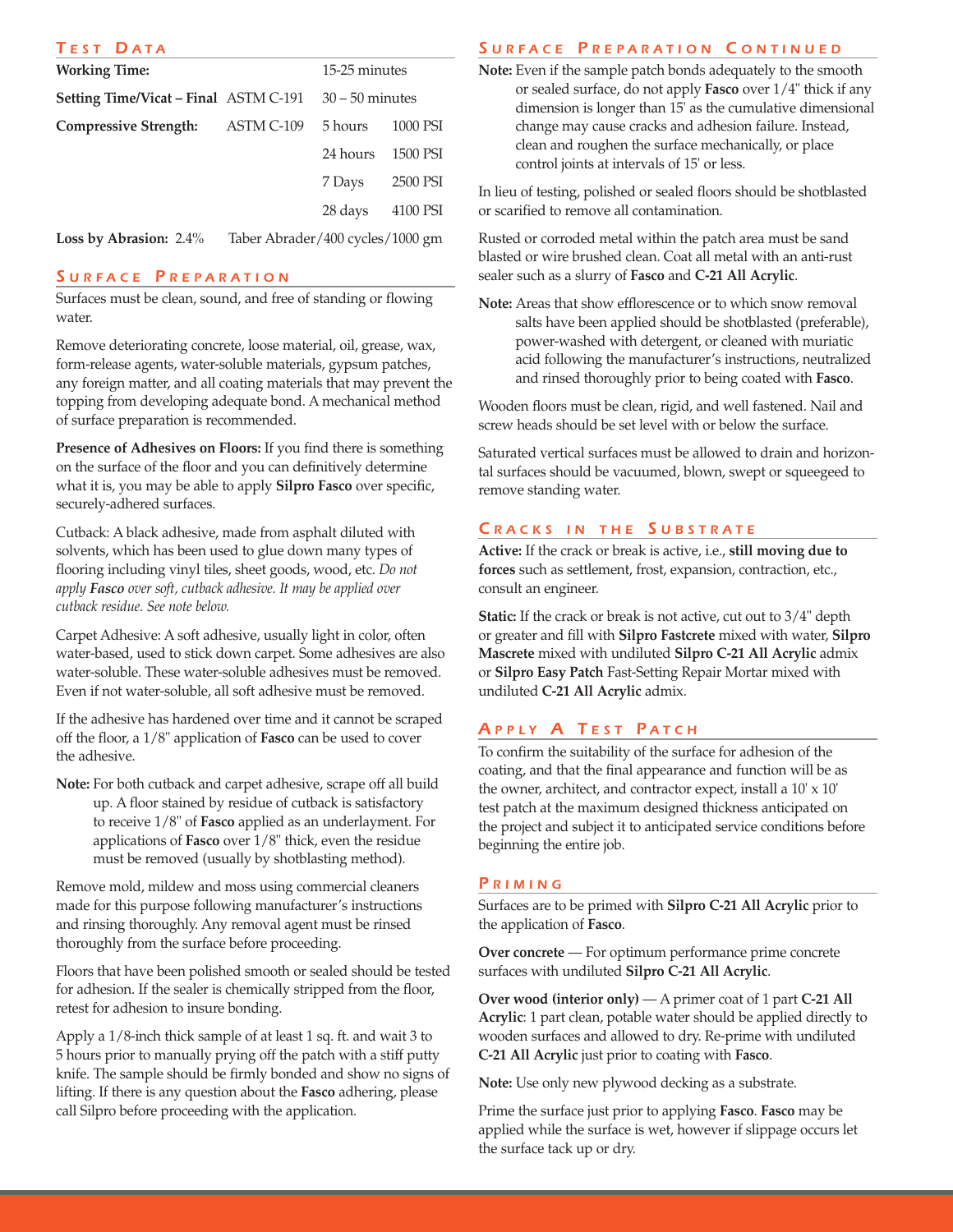#### *M I X I N G*

#### *Mixing Proportions:*

Use 3 1/2 quarts of **C-21 All Acrylic** admix per 40# bag of **Fasco**.

#### *Mixing Procedures:*

**For featheredge to 1/4" (1" indoors):** In a clean container, mortar box, or paddle mixer, add **C-21 All Acrylic** admix to the **Fasco** powder. Do not add water. Mix thoroughly to obtain a trowelable consistency, but do not over mix. Too much mixing will entrap air, reducing adhesion and strength. Consistency can be adjusted by adding small amounts of **C-21 All Acrylic** if necessary.

**Note:** For thicknesses greater than 1/4" outside or 1" inside, use **Silpro Fastcrete** fast-setting or **Silpro Mascrete** normalsetting repair mortar. Please refer to the Product Data Sheets of these products for additional information.

#### *A P P L Y I N G*

Place and trowel **Fasco** to the desired thickness. Lubricate the trowel with **C-21 All Acrylic** to prevent dragging. Do not use a power trowel. Do not over trowel. **Fasco** may be steel troweled, floated or broom finished for a non-skid surface.

Indoors **Fasco** may be applied up to 1" thick in a single application.

All control and expansion joints must be carried through the **Fasco**. Do not bridge them because they may crack.

**Note:** If drying conditions include hot, dry, or rapid air movement: correct the conditions if possible, protect the surface from rapid drying, dampen the substrate before application, and **do not apply Fasco thicker than 1/4"**.

Working time is from 15 – 25 minutes, depending on surface conditions, thickness, temperature, humidity, and air movement.

**Recoating**: **Fasco** can be recoated as soon as the first coat can withstand light foot traffic.

**Clean up:** Clean equipment and tools with water during and immediately after use.

### *C U R I N G*

**Fasco** is self-curing under normal conditions. **DO NOT WET CURE.** Latex needs to air cure to properly coalesce.

**Fasco** should be allowed to cure before painting. Consult paint manufacturer's label for recommendations.

**Fasco** will be ready for light foot traffic in 1 to 3 hours and can be put into service within 5 to 8 hours. Thick patches or those in heavy work or high traffic areas may require up to 24 hours for curing depending on application thickness, temperature, and other conditions.

### *E X T R E M E T E M P E R A T U R E S A N D C O N D I T I O N S*

Polymer emulsions, also called "latexes", must coalesce (have water evaporate allowing the polymer to come together within and under the coating) to form a film. This film is necessary to produce a good bond and a durable coating.

**Cold: C-21 All Acrylic** must coalesce at or above 50˚F. (10˚C.) to perform properly. Therefore, keep newly applied **Fasco** above

#### *E X T R E M E T E M P E R A T U R E S A N D C O N D I T I O N S C O N T I N U E D*

50˚F. (10˚C.) for 24 hours under good drying conditions, and 48 hours for thick applications and/or slow drying conditions.

**Hot:** Polymers within the material form a film on the surface and retard the passage of water out of the coating.

If it is hot, dry and windy, however, this film may not be sufficient to prevent the water from being drawn out of the coating before the Portland cement has a chance to hydrate. Excessive heat and drying conditions, especially outside, could cause shrinkage and adhesive failure.

Ultimate strength and bonding will be improved by:

• Applying the coating to a Saturated Surface Dry substrate.

For optimum bond and durability of the topping, the substrate should be conditioned to a Saturated Surface Dry (SSD) state. By saturating the surface the tendency of the substrate to absorb the water necessary for complete hydration is minimized.

Soak the substrate until water stands on the surface. Allow the surface to dry until it no longer glistens and your hand will come up dry when you touch it. If puddles are visible remove them before applying a topping. Any excess water on the surface will weaken the bond between the surface and the topping.

• Covering the coating.

To prevent rapid drying, cover the coating after it has dried for an hour or two, and is hard to the touch, with paper or sheet plastic. Remove covering when conditions cool down to allow coating to air cure.

### *H U M I D I T Y*

Water must evaporate for polymer emulsions to coalesce and that process is slowed by excess humidity. For best results, allow polymer-modified toppings to cure with adequate ventilation.

# WAITING TIMES BEFORE COVERING

Floor coverings can be installed in as little as 1 hour after applying **Fasco** depending on the thickness of the application, environmental conditions, and floor covering manufacturers' recommendations. Floor coverings that are moisture sensitive may typically be installed after 16 hours.

In all cases, test the substrate prior to flooring installation to insure that it complies with the flooring manufacturers' specifications.

### *L I M I T A T I O N S*

- Apply **Fasco** only if temperature of air, surface, and material is above  $50^{\circ}$ F. (10 $^{\circ}$ C.) and will not fall below that for 24 – 48 hours after application. Then keep patched area above 32˚F. (0˚C.) for a total of 7 days.
- Do not add set-accelerating admixtures.
- **Fasco** may be applied over new concrete the next day (as soon as it is hard enough to walk on).
- As **Fasco** begins to set, a greenish latex film may form. This is normal and will disappear.